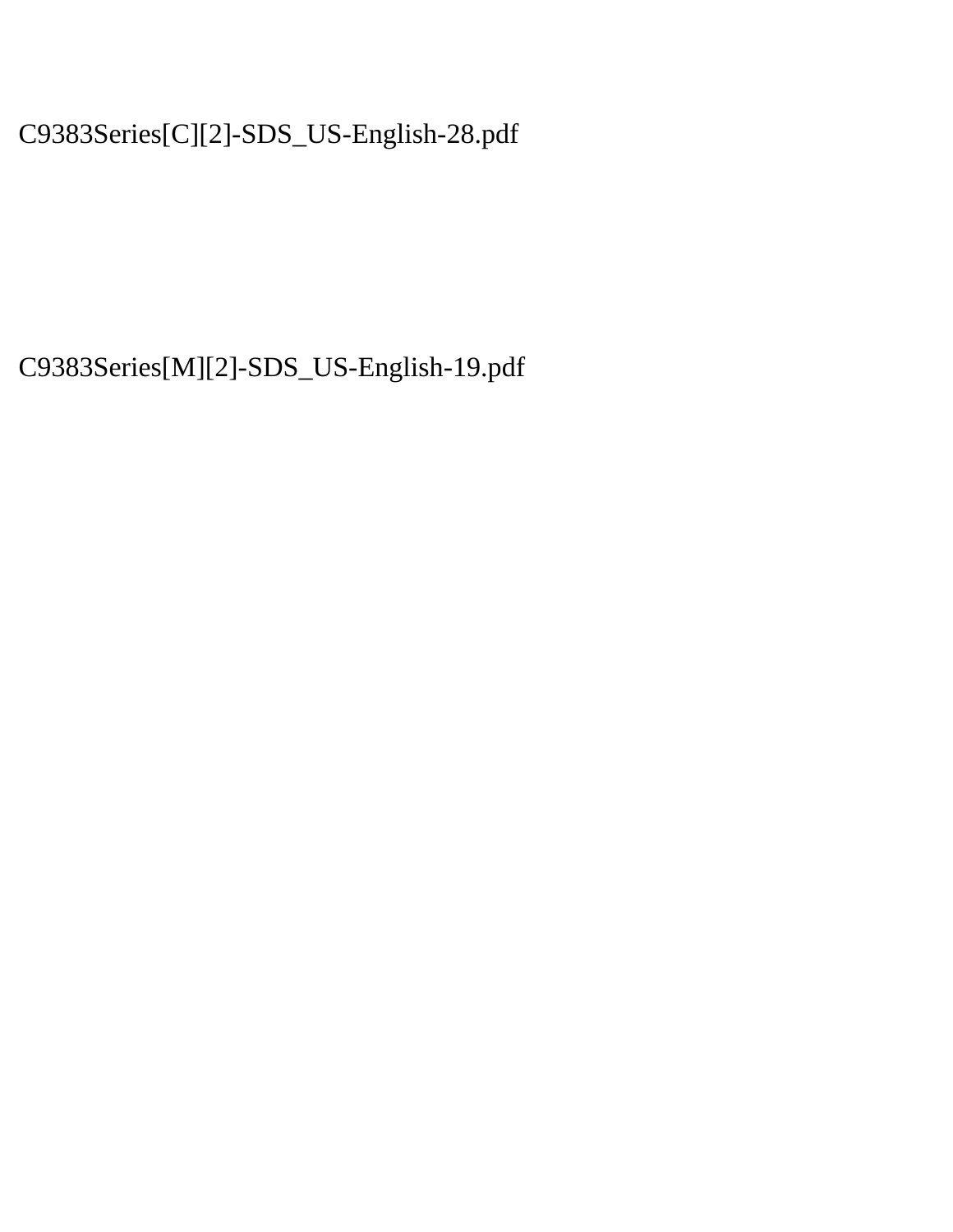

# **SAFETY DATA SHEET**

# **1. Identification**

| Product identifier              | C9383Series[C][2]                                                                                                                                                                                                                                       |
|---------------------------------|---------------------------------------------------------------------------------------------------------------------------------------------------------------------------------------------------------------------------------------------------------|
| Other means of identification   | Not available.                                                                                                                                                                                                                                          |
| <b>Recommended use</b>          | Inkjet printing                                                                                                                                                                                                                                         |
| <b>Recommended restrictions</b> | None known.                                                                                                                                                                                                                                             |
| <b>Company identification</b>   | Hewlett-Packard Company<br>3000 Hanover Street<br>Palo Alto, CA 94304-1185<br>United States<br>Telephone 650-857-5020                                                                                                                                   |
|                                 | Hewlett-Packard health effects line<br>(Toll-free within the US) 1-800-457-4209<br>(Direct) 1-760-710-0048<br><b>HP Customer Care Line</b><br>(Toll-free within the US) 1-800-474-6836<br>(Direct) 1-208-323-2551<br>Email: hpcustomer.inguiries@hp.com |

## **2. Hazard(s) identification**

| <b>Physical hazards</b>                      | Not classified.                                                                                                                                                                                                                                                                                |
|----------------------------------------------|------------------------------------------------------------------------------------------------------------------------------------------------------------------------------------------------------------------------------------------------------------------------------------------------|
| <b>Health hazards</b>                        | Not classified.                                                                                                                                                                                                                                                                                |
| <b>Environmental hazards</b>                 | Not classified.                                                                                                                                                                                                                                                                                |
| <b>OSHA defined hazards</b>                  | Not classified.                                                                                                                                                                                                                                                                                |
| Label elements                               |                                                                                                                                                                                                                                                                                                |
| <b>Hazard symbol</b>                         | None.                                                                                                                                                                                                                                                                                          |
| Signal word                                  | None.                                                                                                                                                                                                                                                                                          |
| <b>Hazard statement</b>                      | Not available.                                                                                                                                                                                                                                                                                 |
| <b>Precautionary statement</b>               |                                                                                                                                                                                                                                                                                                |
| <b>Prevention</b>                            | Not available.                                                                                                                                                                                                                                                                                 |
| <b>Response</b>                              | Not available.                                                                                                                                                                                                                                                                                 |
| <b>Storage</b>                               | Not available.                                                                                                                                                                                                                                                                                 |
| <b>Disposal</b>                              | Not available.                                                                                                                                                                                                                                                                                 |
| Hazard(s) not otherwise<br>classified (HNOC) | Potential routes of overexposure to this product are skin and eye contact. Inhalation of vapor and<br>ingestion are not expected to be significant routes of exposure for this product under normal use<br>conditions. Complete toxicity data are not available for this specific formulation. |
| .                                            |                                                                                                                                                                                                                                                                                                |

**Supplemental information** None.

## **3. Composition/information on ingredients**

**Mixtures**

| <b>Chemical name</b>                                                                                   | <b>Common name and synonyms</b> | <b>CAS number</b> | $\frac{0}{0}$ |
|--------------------------------------------------------------------------------------------------------|---------------------------------|-------------------|---------------|
| Water                                                                                                  |                                 | 7732-18-5         | 70-80         |
| 1-(2-hydroxyethyl)-2-pyrrolidone                                                                       |                                 | 3445-11-2         | $<$ 10        |
| 2-pyrrolidone                                                                                          |                                 | 616-45-5          | <5            |
| Cyan dye                                                                                               |                                 | Proprietary       | <5            |
| πisto tale consulto consistance con consultato Consolidation.<br>Andreas and the second control of the |                                 |                   |               |

**Composition comments** This ink supply contains an aqueous ink formulation.

This product has been evaluated using criteria specified in 29 CFR 1910.1200 (Hazard Communication Standard).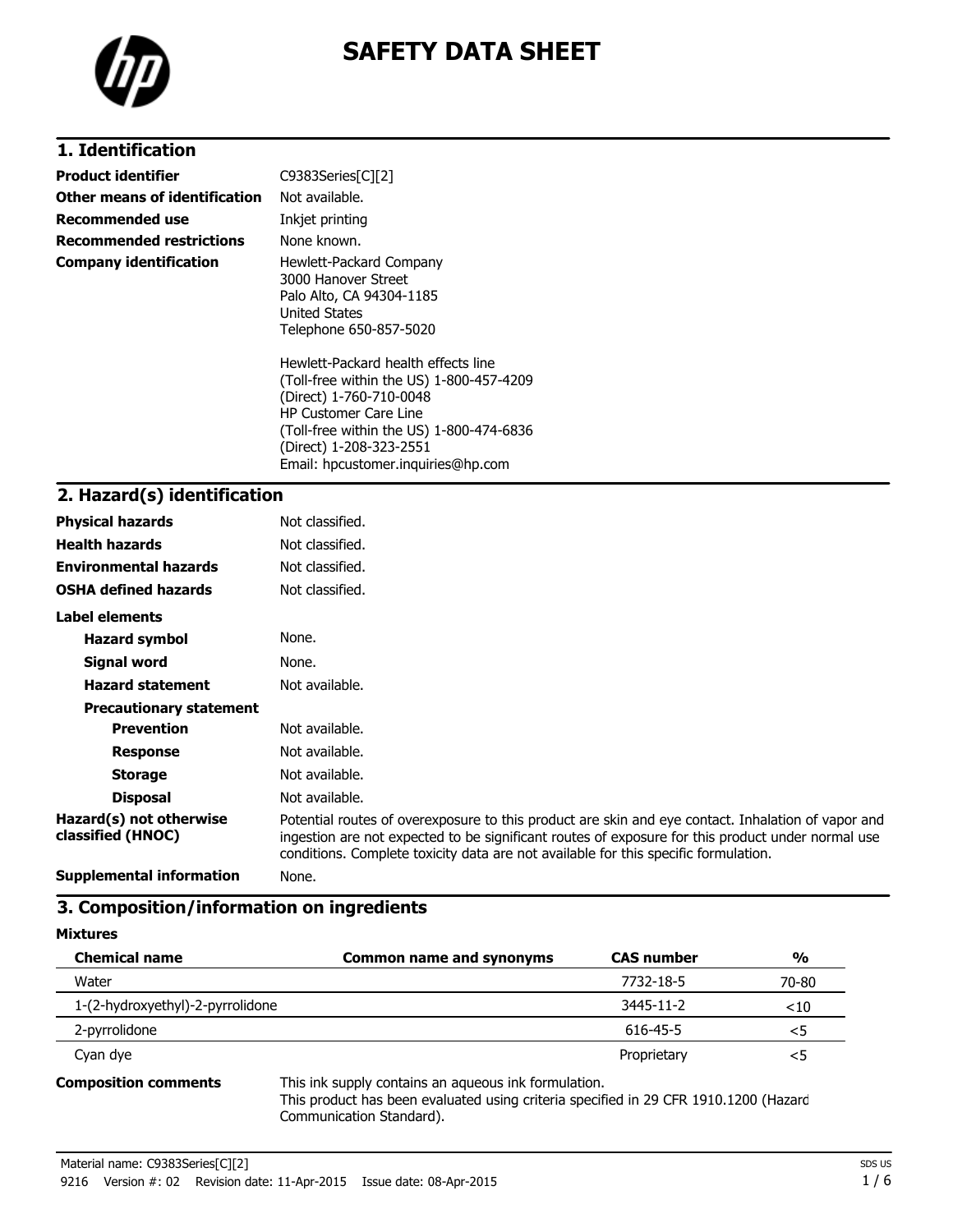#### **4. First-aid measures Inhalation** Move to fresh air. If symptoms persist, get medical attention. **Skin contact** Wash affected areas thoroughly with mild soap and water. If irritation persists get medical attention. **Eye contact** Do not rub eyes. Immediately flush with large amounts of clean, warm water (low pressure) for at least 15 minutes or until particles are removed. If irritation persists get medical attention. **Ingestion** If ingestion of a large amount does occur, seek medical attention. **Most important symptoms/effects, acute and delayed** Not available.

### **5. Fire-fighting measures**

| Unsuitable extinguishing<br>media                                   | None known.       |
|---------------------------------------------------------------------|-------------------|
| Specific hazards arising from<br>the chemical                       | Not applicable.   |
| Special protective equipment<br>and precautions for<br>firefighters | Not available.    |
| <b>Specific methods</b>                                             | None established. |

### **6. Accidental release measures**

| <b>Personal precautions,</b><br>protective equipment and<br>emergency procedures | Wear appropriate personal protective equipment.                                                                                                                              |
|----------------------------------------------------------------------------------|------------------------------------------------------------------------------------------------------------------------------------------------------------------------------|
| <b>Methods and materials for</b><br>containment and cleaning up                  | Dike the spilled material, where this is possible. Absorb with inert absorbent such as dry clay, sand<br>or diatomaceous earth, commercial sorbents, or recover using pumps. |
| <b>Environmental precautions</b>                                                 | Do not let product enter drains. Do not flush into surface water or sanitary sewer system.                                                                                   |

## **7. Handling and storage**

|                                               | <b>Precautions for safe handling</b> Avoid contact with skin, eyes and clothing. |
|-----------------------------------------------|----------------------------------------------------------------------------------|
| Conditions for safe storage,<br>includina anv | Keep out of the reach of children. Keep away from excessive heat or cold.        |
| incompatibilities                             |                                                                                  |

### **8. Exposure controls/personal protection**

| <b>Occupational exposure limits</b>        | No exposure limits noted for ingredient(s).                            |  |  |
|--------------------------------------------|------------------------------------------------------------------------|--|--|
| <b>Biological limit values</b>             | No biological exposure limits noted for the ingredient(s).             |  |  |
| <b>Exposure guidelines</b>                 | Exposure limits have not been established for this product.            |  |  |
| <b>Appropriate engineering</b><br>controls | Use in a well ventilated area.                                         |  |  |
|                                            | Individual protection measures, such as personal protective equipment  |  |  |
| Eye/face protection                        | Not available.                                                         |  |  |
| <b>Skin protection</b>                     |                                                                        |  |  |
| <b>Hand protection</b>                     | Not available.                                                         |  |  |
| <b>Other</b>                               | Not available.                                                         |  |  |
| <b>Respiratory protection</b>              | Not available.                                                         |  |  |
| <b>Thermal hazards</b>                     | Not available.                                                         |  |  |
| <b>General hygiene</b><br>considerations   | Handle in accordance with good industrial hygiene and safety practice. |  |  |
|                                            |                                                                        |  |  |

## **9. Physical and chemical properties**

**Physical state** Not available.

**Color** Cyan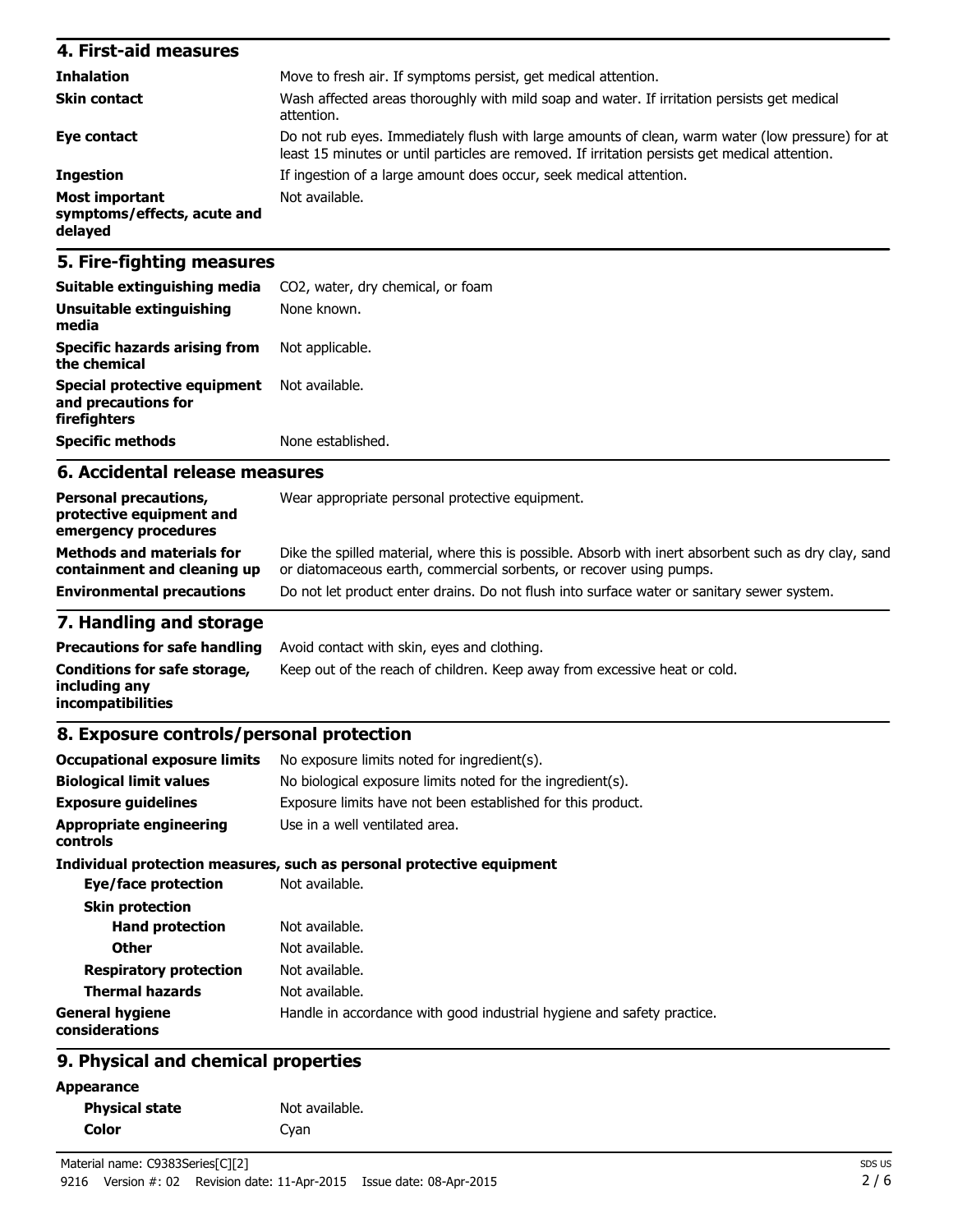| Odor                                               | Not available.                                            |  |  |
|----------------------------------------------------|-----------------------------------------------------------|--|--|
| <b>Odor threshold</b>                              | Not available.                                            |  |  |
| pH                                                 | $7.1 - 7.7$                                               |  |  |
| <b>Melting point/freezing point</b>                | Not available.                                            |  |  |
| Initial boiling point and<br>boiling range         | Not determined                                            |  |  |
| <b>Flash point</b>                                 | > 200.0 °F (> 93.3 °C) Setaflash Closed Tester            |  |  |
| <b>Evaporation rate</b>                            | Not determined                                            |  |  |
| <b>Flammability (solid, gas)</b>                   | Not available.                                            |  |  |
| Upper/lower flammability or explosive limits       |                                                           |  |  |
| Flammability limit - lower Not determined<br>(9/6) |                                                           |  |  |
| <b>Flammability limit -</b><br>upper $(% )$        | Not available.                                            |  |  |
| <b>Explosive limit - lower</b><br>(%)              | Not available.                                            |  |  |
| <b>Explosive limit - upper</b><br>(%)              | Not available.                                            |  |  |
| Vapor pressure                                     | Not determined                                            |  |  |
| Solubility(ies)                                    |                                                           |  |  |
| <b>Solubility (water)</b>                          | Soluble in water                                          |  |  |
| <b>Partition coefficient</b><br>(n-octanol/water)  | Not available.                                            |  |  |
| <b>Auto-ignition temperature</b>                   | Not available.                                            |  |  |
| <b>Decomposition temperature</b>                   | Not available.                                            |  |  |
| <b>Viscosity</b>                                   | 2 cp                                                      |  |  |
| <b>Other information</b>                           | For other VOC regulatory data/information see Section 15. |  |  |
| VOC (Weight %)                                     | $< 242$ g/L                                               |  |  |

# **10. Stability and reactivity**

| <b>Reactivity</b><br><b>Chemical stability</b><br><b>Possibility of hazardous</b><br>reactions | Not available.<br>Stable under recommended storage conditions.<br>Will not occur.                                                                |
|------------------------------------------------------------------------------------------------|--------------------------------------------------------------------------------------------------------------------------------------------------|
| <b>Conditions to avoid</b>                                                                     | Not available.                                                                                                                                   |
| <b>Incompatible materials</b>                                                                  | Incompatible with strong bases and oxidizing agents.                                                                                             |
| <b>Hazardous decomposition</b><br>products                                                     | Upon decomposition, this product may yield gaseous nitrogen oxides, carbon monoxide, carbon<br>dioxide and/or low molecular weight hydrocarbons. |

# **11. Toxicological information**

| Symptoms related to the<br>physical, chemical and<br>toxicological characteristics | Not available.                                                    |  |  |
|------------------------------------------------------------------------------------|-------------------------------------------------------------------|--|--|
| Information on toxicological effects                                               |                                                                   |  |  |
| <b>Acute toxicity</b>                                                              | Based on available data, the classification criteria are not met. |  |  |
| <b>Skin corrosion/irritation</b>                                                   | Based on available data, the classification criteria are not met. |  |  |
| Serious eye damage/eye<br>irritation                                               | Based on available data, the classification criteria are not met. |  |  |
| Respiratory or skin sensitization                                                  |                                                                   |  |  |
| <b>Respiratory sensitization</b>                                                   | Based on available data, the classification criteria are not met. |  |  |
| <b>Skin sensitization</b>                                                          | Based on available data, the classification criteria are not met. |  |  |
| <b>Germ cell mutagenicity</b>                                                      | Based on available data, the classification criteria are not met. |  |  |
| Carcinogenicity                                                                    | Based on available data, the classification criteria are not met. |  |  |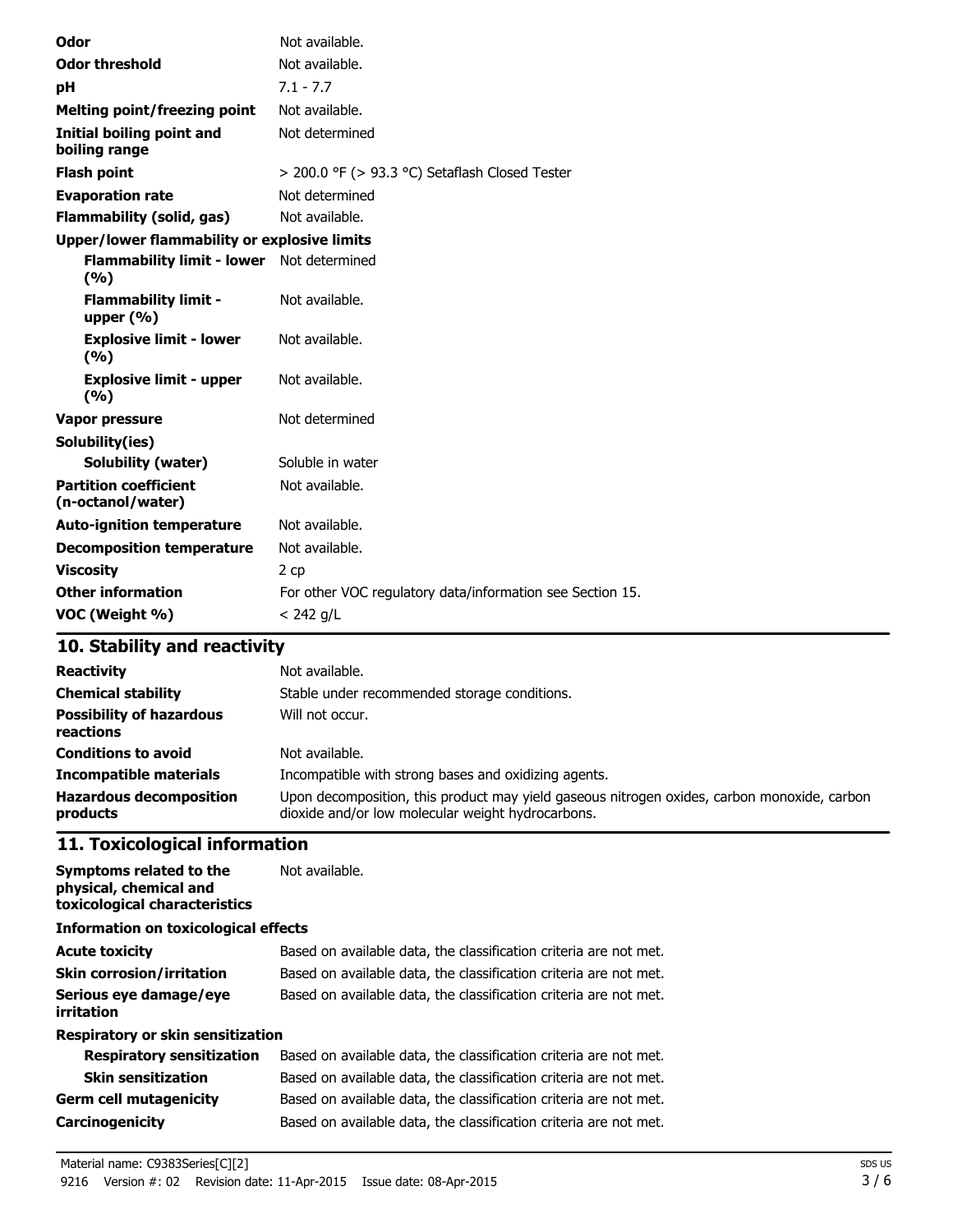| <b>Reproductive toxicity</b>                                       |                                                                                                                                                                                                                                                                                                                                                                                                                                                                   | Based on available data, the classification criteria are not met.                                                                                               |                      |  |
|--------------------------------------------------------------------|-------------------------------------------------------------------------------------------------------------------------------------------------------------------------------------------------------------------------------------------------------------------------------------------------------------------------------------------------------------------------------------------------------------------------------------------------------------------|-----------------------------------------------------------------------------------------------------------------------------------------------------------------|----------------------|--|
| <b>Specific target organ toxicity</b><br>- single exposure         |                                                                                                                                                                                                                                                                                                                                                                                                                                                                   | Based on available data, the classification criteria are not met.                                                                                               |                      |  |
| Specific target organ toxicity<br>- repeated exposure              |                                                                                                                                                                                                                                                                                                                                                                                                                                                                   | Based on available data, the classification criteria are not met.                                                                                               |                      |  |
| <b>Aspiration hazard</b>                                           |                                                                                                                                                                                                                                                                                                                                                                                                                                                                   | Based on available data, the classification criteria are not met.                                                                                               |                      |  |
| <b>Further information</b>                                         |                                                                                                                                                                                                                                                                                                                                                                                                                                                                   | Complete toxicity data are not available for this specific formulation<br>Refer to Section 2 for potential health effects and Section 4 for first aid measures. |                      |  |
| <b>Components</b>                                                  | <b>Species</b>                                                                                                                                                                                                                                                                                                                                                                                                                                                    |                                                                                                                                                                 | <b>Test Results</b>  |  |
| 2-pyrrolidone (CAS 616-45-5)<br>Acute<br><b>Oral</b>               |                                                                                                                                                                                                                                                                                                                                                                                                                                                                   |                                                                                                                                                                 |                      |  |
| LD50                                                               | Guinea pig                                                                                                                                                                                                                                                                                                                                                                                                                                                        |                                                                                                                                                                 | 6500 mg/kg           |  |
|                                                                    | Rat                                                                                                                                                                                                                                                                                                                                                                                                                                                               |                                                                                                                                                                 | 6500 mg/kg           |  |
| 12. Ecological information                                         |                                                                                                                                                                                                                                                                                                                                                                                                                                                                   |                                                                                                                                                                 |                      |  |
| <b>Aquatic toxicity</b>                                            |                                                                                                                                                                                                                                                                                                                                                                                                                                                                   | Not expected to be harmful to aquatic organisms.                                                                                                                |                      |  |
| <b>Ecotoxicity</b>                                                 |                                                                                                                                                                                                                                                                                                                                                                                                                                                                   |                                                                                                                                                                 |                      |  |
| <b>Product</b>                                                     |                                                                                                                                                                                                                                                                                                                                                                                                                                                                   | <b>Species</b>                                                                                                                                                  | <b>Test Results</b>  |  |
| C9383Series[C][2] (CAS Mixture)                                    |                                                                                                                                                                                                                                                                                                                                                                                                                                                                   |                                                                                                                                                                 |                      |  |
| <b>Aquatic</b>                                                     |                                                                                                                                                                                                                                                                                                                                                                                                                                                                   |                                                                                                                                                                 |                      |  |
| Acute                                                              |                                                                                                                                                                                                                                                                                                                                                                                                                                                                   |                                                                                                                                                                 |                      |  |
| Fish                                                               | <b>LC50</b>                                                                                                                                                                                                                                                                                                                                                                                                                                                       | Fathead minnow (Pimephales promelas) $>$ 750 mg/l, 96 hours                                                                                                     |                      |  |
| <b>Components</b>                                                  |                                                                                                                                                                                                                                                                                                                                                                                                                                                                   | <b>Species</b>                                                                                                                                                  | <b>Test Results</b>  |  |
| 2-pyrrolidone (CAS 616-45-5)                                       |                                                                                                                                                                                                                                                                                                                                                                                                                                                                   |                                                                                                                                                                 |                      |  |
| <b>Aquatic</b>                                                     |                                                                                                                                                                                                                                                                                                                                                                                                                                                                   |                                                                                                                                                                 |                      |  |
| Crustacea                                                          | <b>EC50</b>                                                                                                                                                                                                                                                                                                                                                                                                                                                       | Water flea (Daphnia pulex)                                                                                                                                      | 13.21 mg/l, 48 hours |  |
| <b>Persistence and degradability</b>                               | Not available.                                                                                                                                                                                                                                                                                                                                                                                                                                                    |                                                                                                                                                                 |                      |  |
| <b>Bioaccumulative potential</b>                                   | Not available.                                                                                                                                                                                                                                                                                                                                                                                                                                                    |                                                                                                                                                                 |                      |  |
| Partition coefficient n-octanol / water (log Kow)<br>2-pyrrolidone |                                                                                                                                                                                                                                                                                                                                                                                                                                                                   | $-0.85$                                                                                                                                                         |                      |  |
| <b>Mobility in soil</b>                                            | Not available.                                                                                                                                                                                                                                                                                                                                                                                                                                                    |                                                                                                                                                                 |                      |  |
| <b>Other adverse effects</b>                                       | Not available.                                                                                                                                                                                                                                                                                                                                                                                                                                                    |                                                                                                                                                                 |                      |  |
| 13. Disposal considerations                                        |                                                                                                                                                                                                                                                                                                                                                                                                                                                                   |                                                                                                                                                                 |                      |  |
| <b>Disposal instructions</b>                                       | Do not allow this material to drain into sewers/water supplies.<br>Dispose of waste material according to Local, State, Federal, and Provincial Environmental<br>Regulations.<br>HP's Planet Partners (trademark) supplies recycling program enables simple, convenient recycling of<br>HP original inkjet and LaserJet supplies. For more information and to determine if this service is<br>available in your location, please visit http://www.hp.com/recycle. |                                                                                                                                                                 |                      |  |
|                                                                    |                                                                                                                                                                                                                                                                                                                                                                                                                                                                   |                                                                                                                                                                 |                      |  |
| 14. Transport information                                          |                                                                                                                                                                                                                                                                                                                                                                                                                                                                   |                                                                                                                                                                 |                      |  |
| <b>DOT</b>                                                         |                                                                                                                                                                                                                                                                                                                                                                                                                                                                   |                                                                                                                                                                 |                      |  |
| Not regulated as dangerous goods.                                  |                                                                                                                                                                                                                                                                                                                                                                                                                                                                   |                                                                                                                                                                 |                      |  |
| <b>IATA</b>                                                        |                                                                                                                                                                                                                                                                                                                                                                                                                                                                   |                                                                                                                                                                 |                      |  |
| Not regulated as dangerous goods.                                  |                                                                                                                                                                                                                                                                                                                                                                                                                                                                   |                                                                                                                                                                 |                      |  |
| <b>IMDG</b><br>Not regulated as dangerous goods.                   |                                                                                                                                                                                                                                                                                                                                                                                                                                                                   |                                                                                                                                                                 |                      |  |
| <b>ADR</b>                                                         |                                                                                                                                                                                                                                                                                                                                                                                                                                                                   |                                                                                                                                                                 |                      |  |
| Not requisited as dangerous goods.                                 |                                                                                                                                                                                                                                                                                                                                                                                                                                                                   |                                                                                                                                                                 |                      |  |

Not regulated as dangerous goods.

**Further information** Not a dangerous good under DOT, IATA, ADR, IMDG, or RID.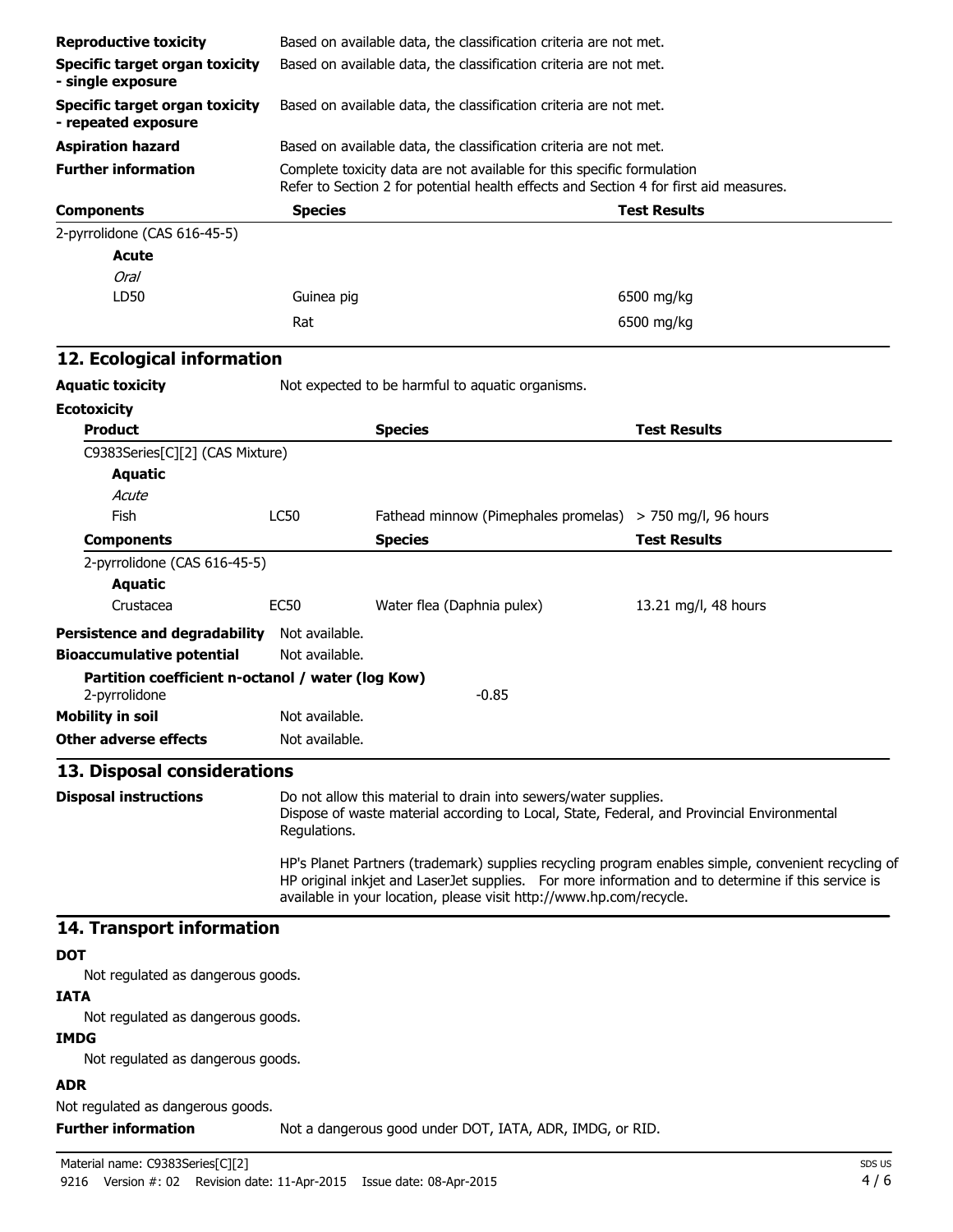| 15. Regulatory information                                                              |                                                                                                                                                                                                                                                                                                                                                                                                                                                                                                                                                                |  |
|-----------------------------------------------------------------------------------------|----------------------------------------------------------------------------------------------------------------------------------------------------------------------------------------------------------------------------------------------------------------------------------------------------------------------------------------------------------------------------------------------------------------------------------------------------------------------------------------------------------------------------------------------------------------|--|
| <b>US federal regulations</b>                                                           | US TSCA 12(b): Does not contain listed chemicals.                                                                                                                                                                                                                                                                                                                                                                                                                                                                                                              |  |
| TSCA Section 12(b) Export Notification (40 CFR 707, Subpt. D)                           |                                                                                                                                                                                                                                                                                                                                                                                                                                                                                                                                                                |  |
| Not regulated.                                                                          |                                                                                                                                                                                                                                                                                                                                                                                                                                                                                                                                                                |  |
| <b>SARA 304 Emergency release notification</b>                                          |                                                                                                                                                                                                                                                                                                                                                                                                                                                                                                                                                                |  |
| Not regulated.                                                                          | OSHA Specifically Regulated Substances (29 CFR 1910.1001-1050)                                                                                                                                                                                                                                                                                                                                                                                                                                                                                                 |  |
| Not listed.                                                                             |                                                                                                                                                                                                                                                                                                                                                                                                                                                                                                                                                                |  |
|                                                                                         | <b>Superfund Amendments and Reauthorization Act of 1986 (SARA)</b>                                                                                                                                                                                                                                                                                                                                                                                                                                                                                             |  |
| <b>Hazard categories</b>                                                                | Immediate Hazard - No<br>Delayed Hazard - No<br>Fire Hazard - No<br>Pressure Hazard - No<br>Reactivity Hazard - No                                                                                                                                                                                                                                                                                                                                                                                                                                             |  |
| <b>SARA 302 Extremely hazardous substance</b>                                           |                                                                                                                                                                                                                                                                                                                                                                                                                                                                                                                                                                |  |
| Not listed.                                                                             |                                                                                                                                                                                                                                                                                                                                                                                                                                                                                                                                                                |  |
| <b>SARA 311/312</b><br><b>Hazardous chemical</b>                                        | No                                                                                                                                                                                                                                                                                                                                                                                                                                                                                                                                                             |  |
| <b>Other federal regulations</b><br><b>Safe Drinking Water Act</b><br>(SDWA)            | Not regulated.                                                                                                                                                                                                                                                                                                                                                                                                                                                                                                                                                 |  |
| <b>US state regulations</b>                                                             |                                                                                                                                                                                                                                                                                                                                                                                                                                                                                                                                                                |  |
| <b>US. Massachusetts RTK - Substance List</b>                                           |                                                                                                                                                                                                                                                                                                                                                                                                                                                                                                                                                                |  |
| 2-pyrrolidone (CAS 616-45-5)<br>US. Pennsylvania Worker and Community Right-to-Know Law |                                                                                                                                                                                                                                                                                                                                                                                                                                                                                                                                                                |  |
| 2-pyrrolidone (CAS 616-45-5)                                                            |                                                                                                                                                                                                                                                                                                                                                                                                                                                                                                                                                                |  |
| <b>US. California Proposition 65</b><br>Not Listed.                                     |                                                                                                                                                                                                                                                                                                                                                                                                                                                                                                                                                                |  |
| <b>Other information</b>                                                                | VOC content (less water, less exempt compounds) = $<$ 965 g/L (U.S. requirement, not for<br>emissions)<br>VOC data based on formulation (Organic compounds minus solids)                                                                                                                                                                                                                                                                                                                                                                                       |  |
| <b>Regulatory information</b>                                                           | All chemical substances in this HP product have been notified or are exempt from notification under<br>chemical substances notification laws in the following countries: US (TSCA), EU (EINECS/ELINCS),<br>Switzerland, Canada (DSL/NDSL), Australia, Japan, Philippines, South Korea, New Zealand, and<br>China.                                                                                                                                                                                                                                              |  |
| 16. Other information, including date of preparation or last revision                   |                                                                                                                                                                                                                                                                                                                                                                                                                                                                                                                                                                |  |
| <b>Issue date</b>                                                                       | 08-Apr-2015                                                                                                                                                                                                                                                                                                                                                                                                                                                                                                                                                    |  |
| <b>Revision date</b>                                                                    | 11-Apr-2015                                                                                                                                                                                                                                                                                                                                                                                                                                                                                                                                                    |  |
| <b>Version #</b>                                                                        | 02                                                                                                                                                                                                                                                                                                                                                                                                                                                                                                                                                             |  |
| <b>Disclaimer</b>                                                                       | This Safety Data Sheet document is provided without charge to customers of Hewlett-Packard<br>Company. Data is the most current known to Hewlett-Packard Company at the time of preparation<br>of this document and is believed to be accurate. It should not be construed as quaranteeing<br>specific properties of the products as described or suitability for a particular application. This<br>document was prepared to the requirements of the jurisdiction specified in Section 1 above and<br>may not meet regulatory requirements in other countries. |  |
| <b>Manufacturer information</b>                                                         | Hewlett-Packard Company<br>3000 Hanover Street<br>Palo Alto, California 94304-1112 US                                                                                                                                                                                                                                                                                                                                                                                                                                                                          |  |

Direct 1-650-857-5020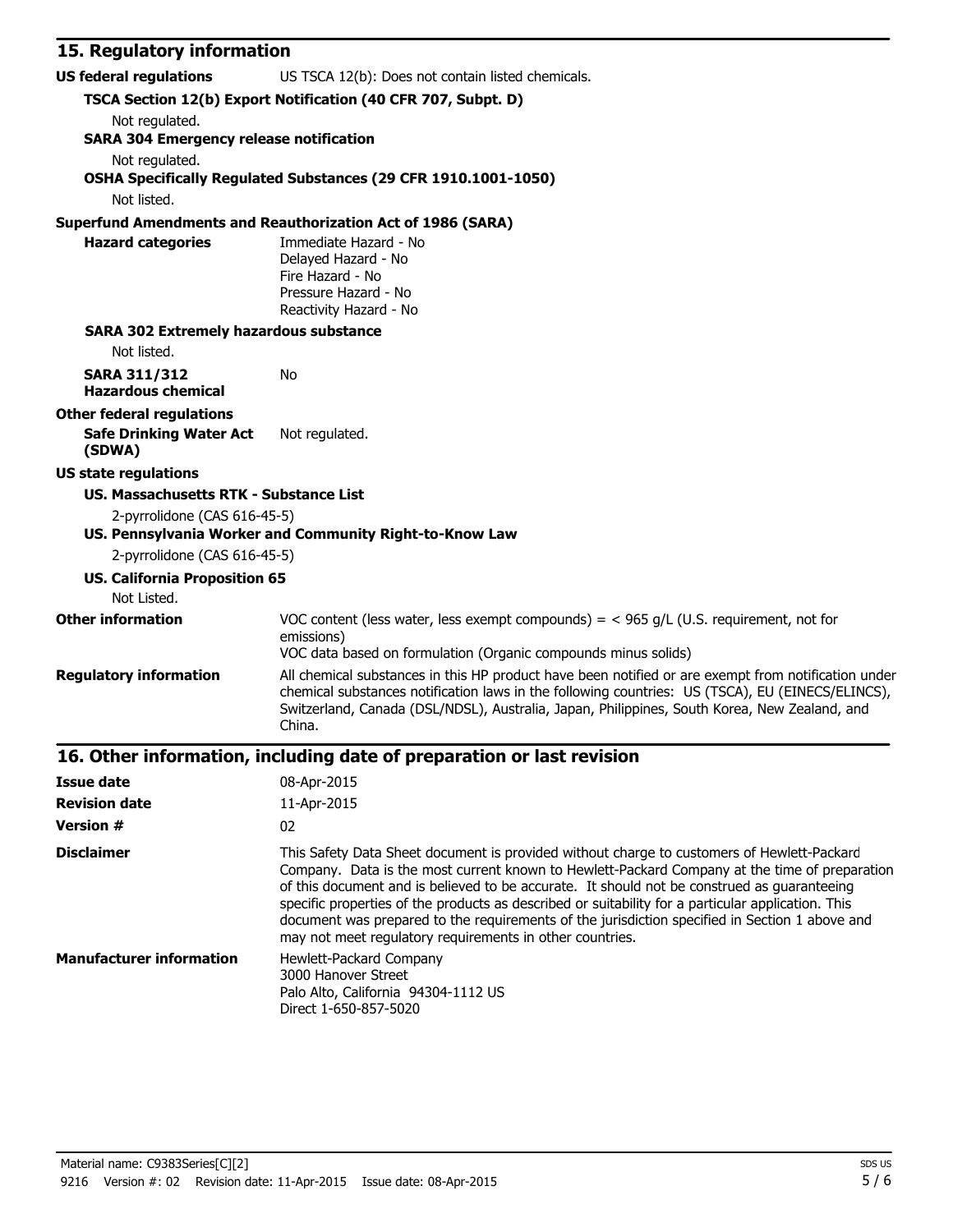#### **Explanation of abbreviations**

| <b>ACGIH</b>  | American Conference of Governmental Industrial Hygienists           |
|---------------|---------------------------------------------------------------------|
| <b>CAS</b>    | <b>Chemical Abstracts Service</b>                                   |
| <b>CERCLA</b> | Comprehensive Environmental Response Compensation and Liability Act |
| <b>CFR</b>    | Code of Federal Regulations                                         |
| <b>COC</b>    | Cleveland Open Cup                                                  |
| <b>DOT</b>    | Department of Transportation                                        |
| <b>EPCRA</b>  | Emergency Planning and Community Right-to-Know Act (aka SARA)       |
| <b>IARC</b>   | International Agency for Research on Cancer                         |
| <b>NIOSH</b>  | National Institute for Occupational Safety and Health               |
| <b>NTP</b>    | National Toxicology Program                                         |
| <b>OSHA</b>   | Occupational Safety and Health Administration                       |
| <b>PEL</b>    | Permissible Exposure Limit                                          |
| <b>RCRA</b>   | Resource Conservation and Recovery Act                              |
| <b>REC</b>    | Recommended                                                         |
| <b>REL</b>    | Recommended Exposure Limit                                          |
| <b>SARA</b>   | Superfund Amendments and Reauthorization Act of 1986                |
| <b>STEL</b>   | Short-Term Exposure Limit                                           |
| <b>TCLP</b>   | Toxicity Characteristics Leaching Procedure                         |
| <b>TLV</b>    | <b>Threshold Limit Value</b>                                        |
| <b>TSCA</b>   | <b>Toxic Substances Control Act</b>                                 |
| voc           | Volatile Organic Compounds                                          |
|               |                                                                     |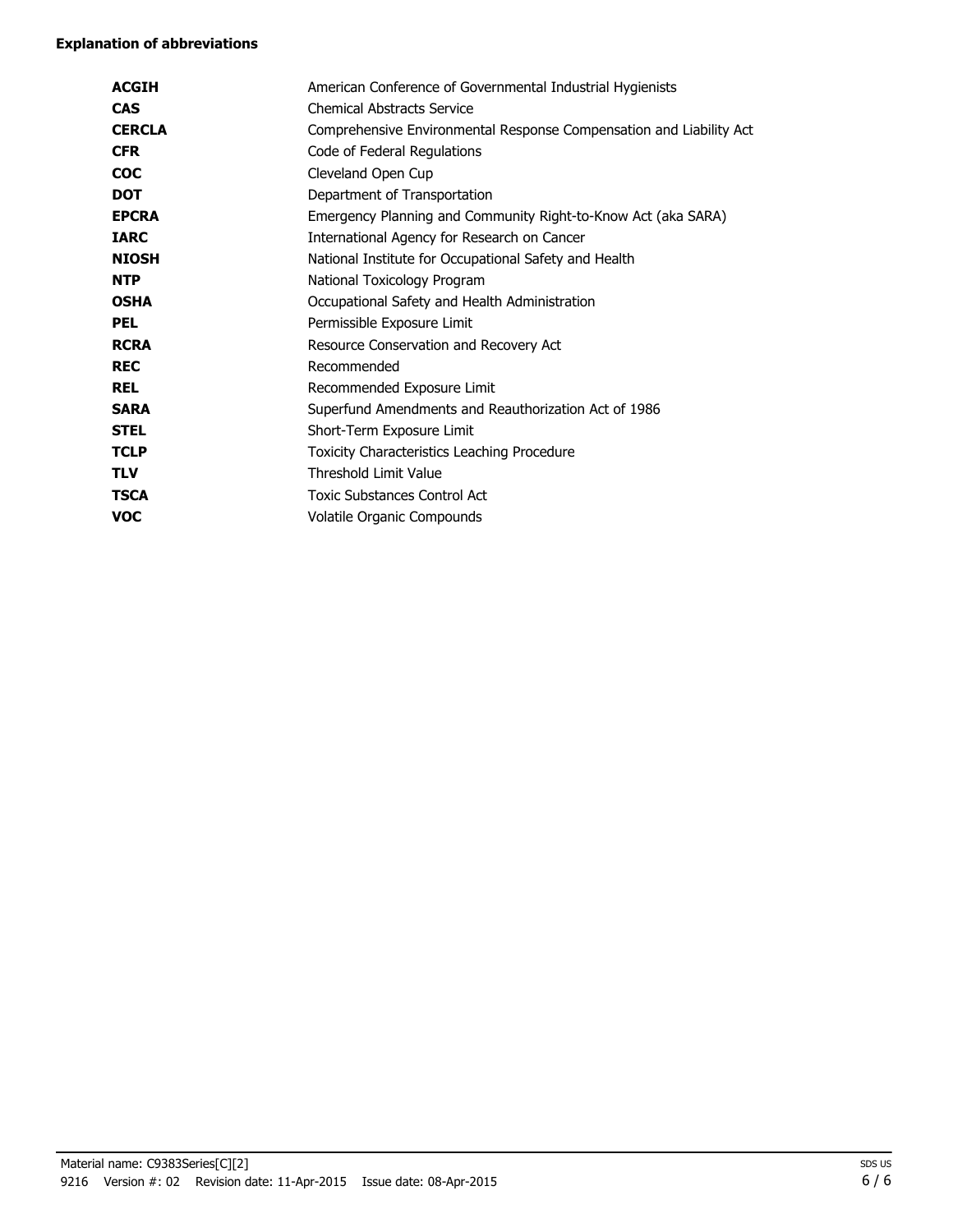

# **SAFETY DATA SHEET**

# **1. Identification**

| <b>Product identifier</b>       | C9383Series[M][2]                                                                                                                                                                                                                                       |
|---------------------------------|---------------------------------------------------------------------------------------------------------------------------------------------------------------------------------------------------------------------------------------------------------|
| Other means of identification   | Not available.                                                                                                                                                                                                                                          |
| Recommended use                 | Inkjet printing                                                                                                                                                                                                                                         |
| <b>Recommended restrictions</b> | None known.                                                                                                                                                                                                                                             |
| <b>Company identification</b>   | Hewlett-Packard Company<br>3000 Hanover Street<br>Palo Alto, CA 94304-1185<br><b>United States</b><br>Telephone 650-857-5020                                                                                                                            |
|                                 | Hewlett-Packard health effects line<br>(Toll-free within the US) 1-800-457-4209<br>(Direct) 1-760-710-0048<br><b>HP Customer Care Line</b><br>(Toll-free within the US) 1-800-474-6836<br>(Direct) 1-208-323-2551<br>Email: hpcustomer.inguiries@hp.com |

# **2. Hazard(s) identification**

| <b>Physical hazards</b>                      | Not classified.                                                                                                                                                                                                                                                                                                                                                                                                  |
|----------------------------------------------|------------------------------------------------------------------------------------------------------------------------------------------------------------------------------------------------------------------------------------------------------------------------------------------------------------------------------------------------------------------------------------------------------------------|
| <b>Health hazards</b>                        | Not classified.                                                                                                                                                                                                                                                                                                                                                                                                  |
| <b>Environmental hazards</b>                 | Not classified.                                                                                                                                                                                                                                                                                                                                                                                                  |
| <b>OSHA defined hazards</b>                  | Not classified.                                                                                                                                                                                                                                                                                                                                                                                                  |
| Label elements                               |                                                                                                                                                                                                                                                                                                                                                                                                                  |
| <b>Hazard symbol</b>                         | None.                                                                                                                                                                                                                                                                                                                                                                                                            |
| Signal word                                  | None.                                                                                                                                                                                                                                                                                                                                                                                                            |
| <b>Hazard statement</b>                      | Not available.                                                                                                                                                                                                                                                                                                                                                                                                   |
| <b>Precautionary statement</b>               |                                                                                                                                                                                                                                                                                                                                                                                                                  |
| <b>Prevention</b>                            | Not available.                                                                                                                                                                                                                                                                                                                                                                                                   |
| <b>Response</b>                              | Not available.                                                                                                                                                                                                                                                                                                                                                                                                   |
| <b>Storage</b>                               | Not available.                                                                                                                                                                                                                                                                                                                                                                                                   |
| <b>Disposal</b>                              | Not available.                                                                                                                                                                                                                                                                                                                                                                                                   |
| Hazard(s) not otherwise<br>classified (HNOC) | Potential routes of overexposure to this product are skin and eye contact. Inhalation of vapor and<br>ingestion are not expected to be significant routes of exposure for this product under normal use<br>conditions. Complete toxicity data are not available for this specific formulation. None of the<br>ingredients have been classified as carcinogens according to EU, IARC, MAK, NTP, OSHA or<br>ACGIH. |
| <b>Supplemental information</b>              | None.                                                                                                                                                                                                                                                                                                                                                                                                            |

# **3. Composition/information on ingredients**

| <b>Chemical name</b>             | <b>Common name and synonyms</b> | <b>CAS number</b> | $\frac{0}{0}$ |
|----------------------------------|---------------------------------|-------------------|---------------|
| Water                            |                                 | 7732-18-5         | 70-85         |
| 1-(2-hydroxyethyl)-2-pyrrolidone |                                 | 3445-11-2         | < 10          |
| 2-pyrrolidone                    |                                 | 616-45-5          | < 7.5         |
| Substituted xanthylium salt #1   |                                 | Proprietary       | < 2.5         |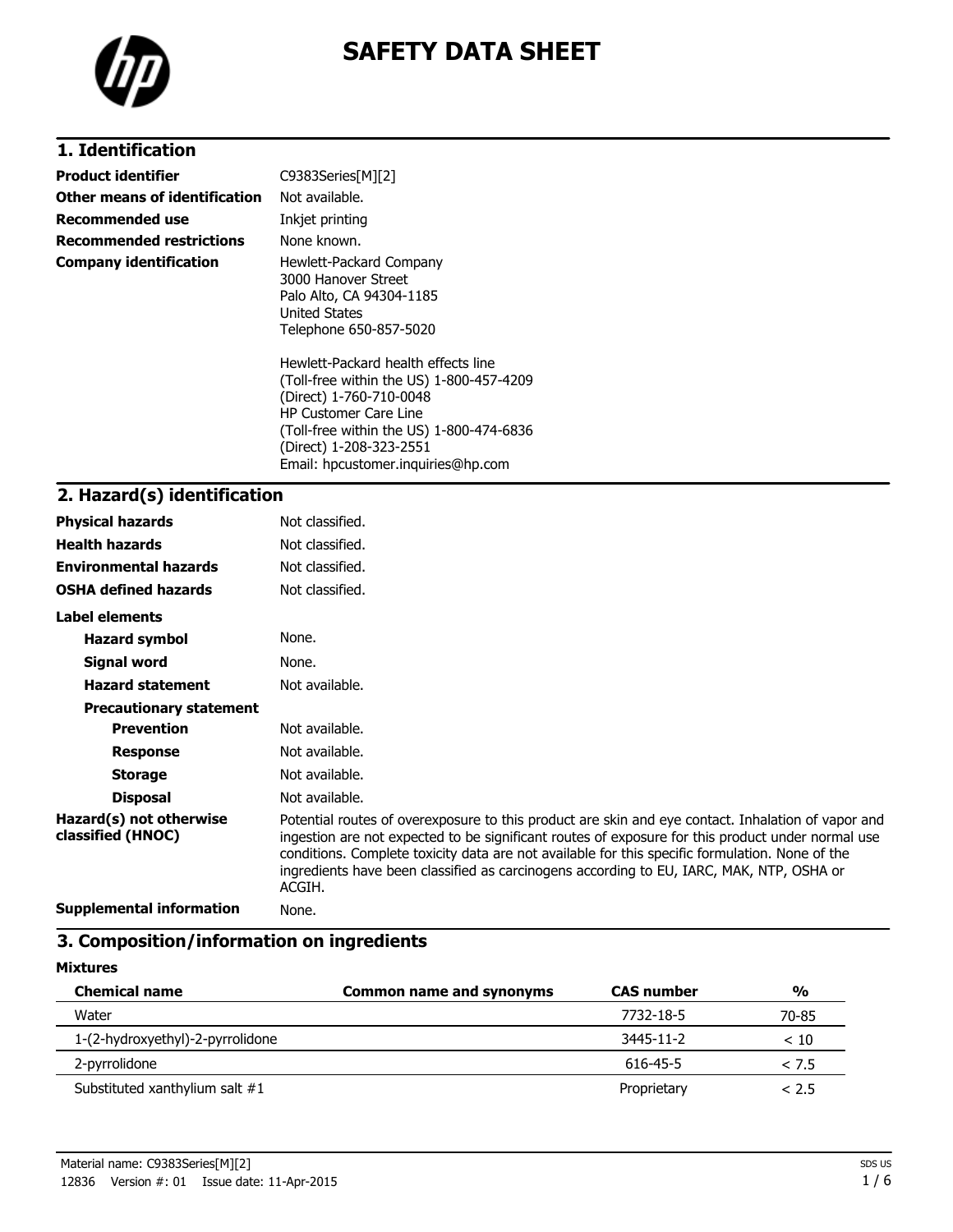| 4. First-aid measures       | Communication Standard).                                                                                                                     |
|-----------------------------|----------------------------------------------------------------------------------------------------------------------------------------------|
| <b>Composition comments</b> | This ink supply contains an aqueous ink formulation.<br>This product has been evaluated using criteria specified in 29 CFR 1910.1200 (Hazard |

| <b>Inhalation</b>                                               | Move to fresh air. If symptoms persist, get medical attention.                                                                                                                                     |
|-----------------------------------------------------------------|----------------------------------------------------------------------------------------------------------------------------------------------------------------------------------------------------|
| <b>Skin contact</b>                                             | Wash affected areas thoroughly with mild soap and water. If irritation persists get medical<br>attention.                                                                                          |
| Eye contact                                                     | Do not rub eyes. Immediately flush with large amounts of clean, warm water (low pressure) for at<br>least 15 minutes or until particles are removed. If irritation persists get medical attention. |
| <b>Ingestion</b>                                                | If ingestion of a large amount does occur, seek medical attention.                                                                                                                                 |
| <b>Most important</b><br>symptoms/effects, acute and<br>delayed | Not available.                                                                                                                                                                                     |

## **5. Fire-fighting measures**

| C. Assidentel velopes messeures                                     |                                   |
|---------------------------------------------------------------------|-----------------------------------|
| <b>Specific methods</b>                                             | None established.                 |
| Special protective equipment<br>and precautions for<br>firefighters | Not available.                    |
| <b>Specific hazards arising from</b><br>the chemical                | Refer to section 10.              |
| Unsuitable extinguishing<br>media                                   | None known.                       |
| Suitable extinguishing media                                        | CO2, water, dry chemical, or foam |

#### **6. Accidental release measures**

| <b>Personal precautions,</b><br>protective equipment and<br>emergency procedures | Wear appropriate personal protective equipment.                                                                                                                              |
|----------------------------------------------------------------------------------|------------------------------------------------------------------------------------------------------------------------------------------------------------------------------|
| <b>Methods and materials for</b><br>containment and cleaning up                  | Dike the spilled material, where this is possible. Absorb with inert absorbent such as dry clay, sand<br>or diatomaceous earth, commercial sorbents, or recover using pumps. |
| <b>Environmental precautions</b>                                                 | Do not let product enter drains. Do not flush into surface water or sanitary sewer system.                                                                                   |
| <b>T</b> Handling and above an                                                   |                                                                                                                                                                              |

### **7. Handling and storage**

| <b>Precautions for safe handling</b>                                      | Avoid contact with skin, eyes and clothing.                               |
|---------------------------------------------------------------------------|---------------------------------------------------------------------------|
| Conditions for safe storage,<br>including any<br><i>incompatibilities</i> | Keep out of the reach of children. Keep away from excessive heat or cold. |

## **8. Exposure controls/personal protection**

| <b>Occupational exposure limits</b><br><b>Biological limit values</b><br><b>Exposure guidelines</b><br><b>Appropriate engineering</b><br><b>controls</b> | No exposure limits noted for ingredient(s).<br>No biological exposure limits noted for the ingredient(s).<br>Exposure limits have not been established for this product.<br>Use in a well ventilated area. |
|----------------------------------------------------------------------------------------------------------------------------------------------------------|------------------------------------------------------------------------------------------------------------------------------------------------------------------------------------------------------------|
| Eye/face protection                                                                                                                                      | Individual protection measures, such as personal protective equipment<br>Not available.                                                                                                                    |
| <b>Skin protection</b><br><b>Hand protection</b><br>Other<br><b>Respiratory protection</b><br><b>Thermal hazards</b>                                     | Not available.<br>Not available.<br>Not available.<br>Not available.                                                                                                                                       |
| <b>General hygiene</b><br>considerations                                                                                                                 | Handle in accordance with good industrial hygiene and safety practice.                                                                                                                                     |

# **9. Physical and chemical properties**

#### **Appearance**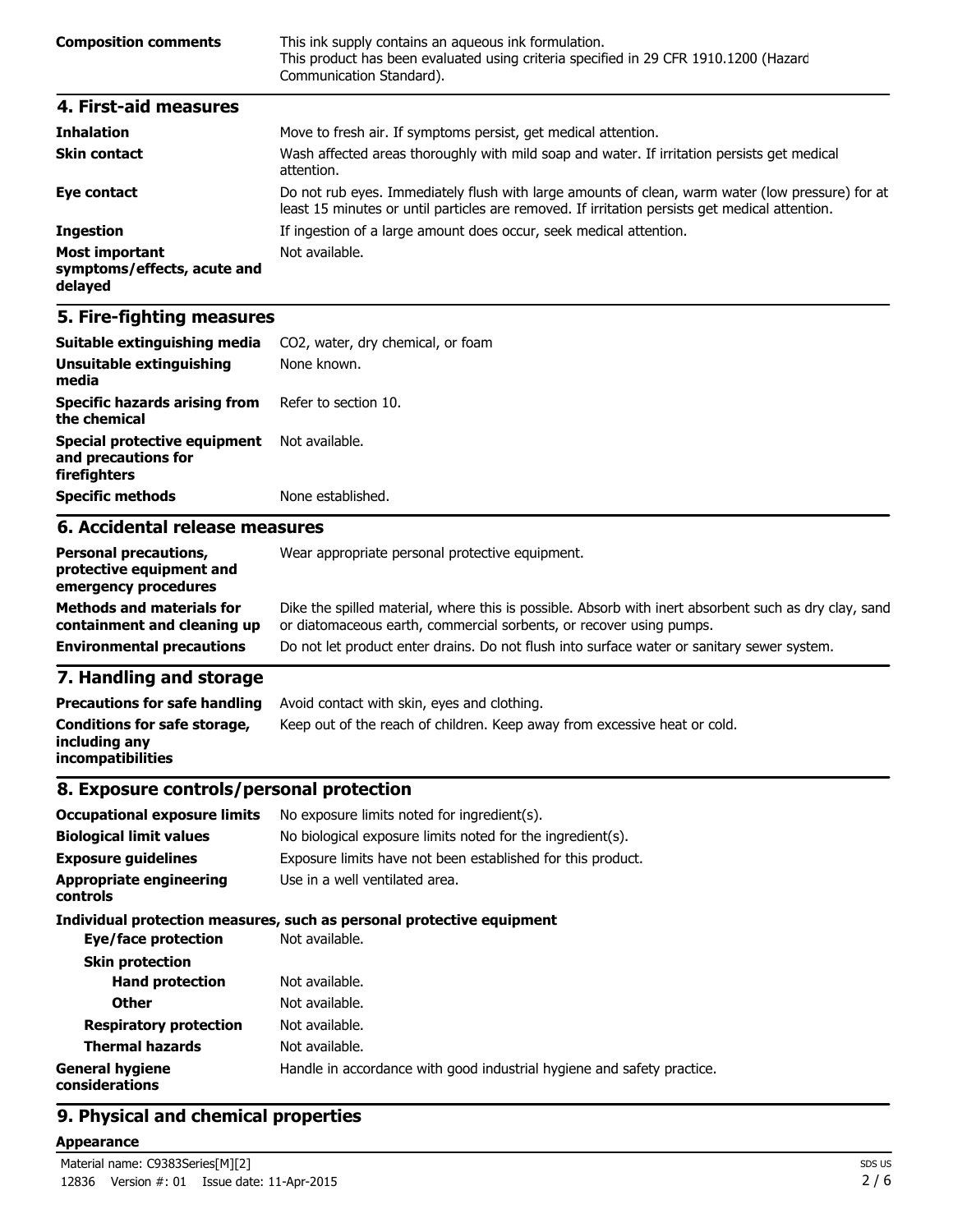| <b>Physical state</b>                               | Not available.                                            |  |
|-----------------------------------------------------|-----------------------------------------------------------|--|
| <b>Color</b>                                        | Magenta                                                   |  |
| Odor                                                | Not available.                                            |  |
| <b>Odor threshold</b>                               | Not available.                                            |  |
| рH                                                  | $7 - 7.6$                                                 |  |
| <b>Melting point/freezing point</b>                 | Not available.                                            |  |
| Initial boiling point and<br>boiling range          | Not determined                                            |  |
| <b>Flash point</b>                                  | > 200.0 °F (> 93.3 °C) Setaflash Closed Tester            |  |
| <b>Evaporation rate</b>                             | Not determined                                            |  |
| <b>Flammability (solid, gas)</b>                    | Not available.                                            |  |
| <b>Upper/lower flammability or explosive limits</b> |                                                           |  |
| <b>Flammability limit - lower</b><br>(%)            | Not determined                                            |  |
| <b>Flammability limit -</b><br>upper $(% )$         | Not available.                                            |  |
| <b>Explosive limit - lower</b><br>(9/6)             | Not available.                                            |  |
| <b>Explosive limit - upper</b><br>(9/6)             | Not available.                                            |  |
| Vapor pressure                                      | Not determined                                            |  |
| Solubility(ies)                                     |                                                           |  |
| <b>Solubility (water)</b>                           | Soluble in water                                          |  |
| <b>Partition coefficient</b><br>(n-octanol/water)   | Not available.                                            |  |
| <b>Auto-ignition temperature</b>                    | Not available.                                            |  |
| <b>Decomposition temperature</b>                    | Not available.                                            |  |
| <b>Viscosity</b>                                    | 2 cp                                                      |  |
| <b>Other information</b>                            |                                                           |  |
| <b>Specific gravity</b>                             | $1 - 1.2$                                                 |  |
| <b>Other information</b>                            | For other VOC regulatory data/information see Section 15. |  |
| VOC (Weight %)                                      | $< 243$ g/L                                               |  |

# **10. Stability and reactivity**

| <b>Reactivity</b>                            | Not available.                                                                                                                                   |
|----------------------------------------------|--------------------------------------------------------------------------------------------------------------------------------------------------|
| <b>Chemical stability</b>                    | Stable under recommended storage conditions.                                                                                                     |
| <b>Possibility of hazardous</b><br>reactions | Will not occur.                                                                                                                                  |
| <b>Conditions to avoid</b>                   | Not available.                                                                                                                                   |
| <b>Incompatible materials</b>                | Incompatible with strong bases and oxidizing agents.                                                                                             |
| <b>Hazardous decomposition</b><br>products   | Upon decomposition, this product may yield gaseous nitrogen oxides, carbon monoxide, carbon<br>dioxide and/or low molecular weight hydrocarbons. |

# **11. Toxicological information**

| Symptoms related to the<br>physical, chemical and<br>toxicological characteristics | Not available.                                                    |  |
|------------------------------------------------------------------------------------|-------------------------------------------------------------------|--|
| <b>Information on toxicological effects</b>                                        |                                                                   |  |
| <b>Acute toxicity</b>                                                              | Based on available data, the classification criteria are not met. |  |
| <b>Skin corrosion/irritation</b>                                                   | Based on available data, the classification criteria are not met. |  |
| Serious eye damage/eye<br>irritation                                               | Based on available data, the classification criteria are not met. |  |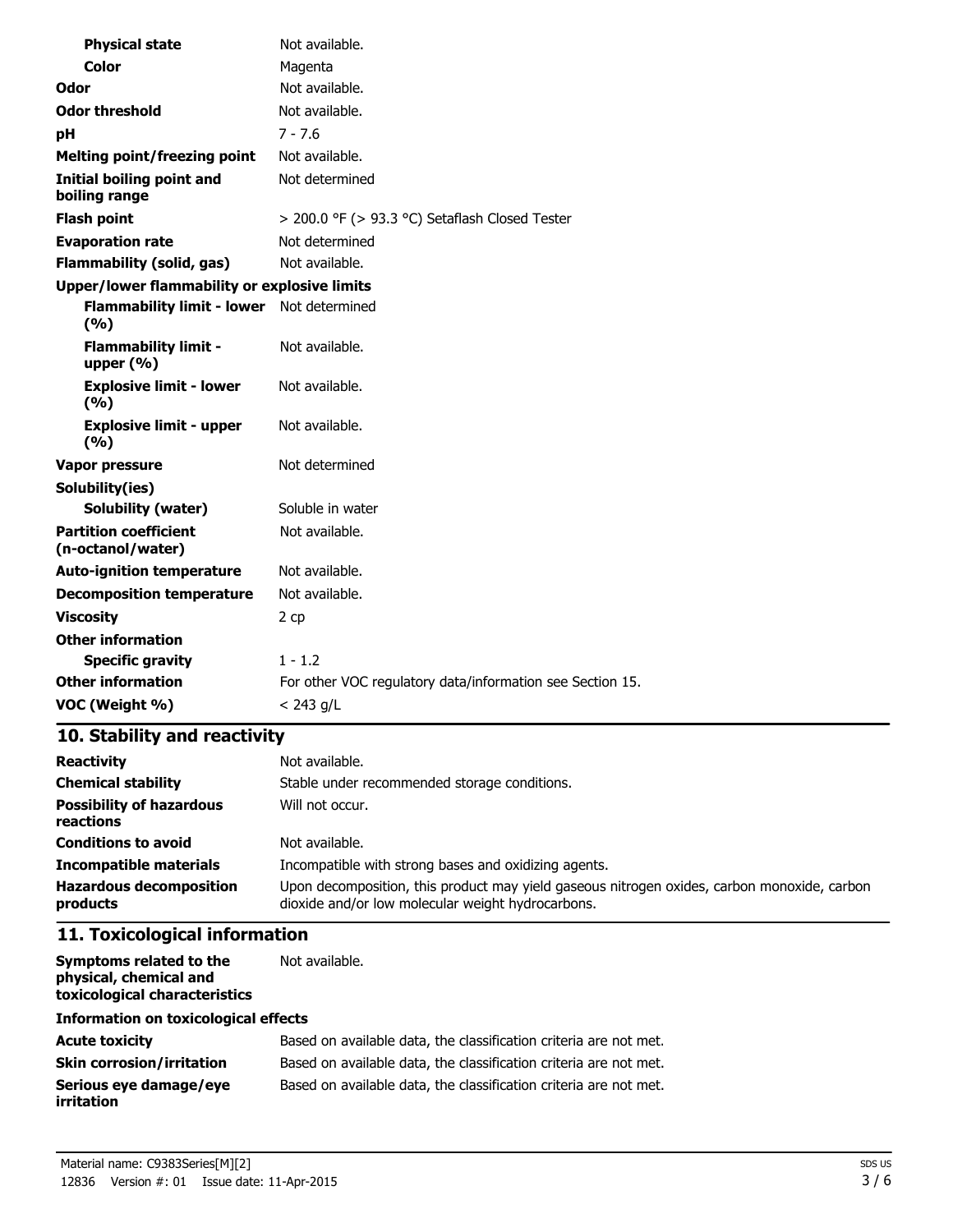| <b>Respiratory or skin sensitization</b>                           |                                                                                                                                                                 |                                                                                                                                                               |                                                                                                     |  |  |
|--------------------------------------------------------------------|-----------------------------------------------------------------------------------------------------------------------------------------------------------------|---------------------------------------------------------------------------------------------------------------------------------------------------------------|-----------------------------------------------------------------------------------------------------|--|--|
| <b>Respiratory sensitization</b>                                   |                                                                                                                                                                 | Based on available data, the classification criteria are not met.                                                                                             |                                                                                                     |  |  |
| <b>Skin sensitization</b>                                          |                                                                                                                                                                 | Based on available data, the classification criteria are not met.                                                                                             |                                                                                                     |  |  |
| <b>Germ cell mutagenicity</b>                                      | Based on available data, the classification criteria are not met.                                                                                               |                                                                                                                                                               |                                                                                                     |  |  |
| Carcinogenicity                                                    |                                                                                                                                                                 | Based on available data, the classification criteria are not met.                                                                                             |                                                                                                     |  |  |
| <b>Reproductive toxicity</b>                                       | Based on available data, the classification criteria are not met.                                                                                               |                                                                                                                                                               |                                                                                                     |  |  |
| Specific target organ toxicity<br>- single exposure                | Based on available data, the classification criteria are not met.                                                                                               |                                                                                                                                                               |                                                                                                     |  |  |
| <b>Specific target organ toxicity</b><br>- repeated exposure       | Based on available data, the classification criteria are not met.                                                                                               |                                                                                                                                                               |                                                                                                     |  |  |
| <b>Aspiration hazard</b>                                           | Based on available data, the classification criteria are not met.                                                                                               |                                                                                                                                                               |                                                                                                     |  |  |
| <b>Further information</b>                                         | Complete toxicity data are not available for this specific formulation<br>Refer to Section 2 for potential health effects and Section 4 for first aid measures. |                                                                                                                                                               |                                                                                                     |  |  |
| <b>Components</b>                                                  | <b>Species</b>                                                                                                                                                  |                                                                                                                                                               | <b>Test Results</b>                                                                                 |  |  |
| 2-pyrrolidone (CAS 616-45-5)                                       |                                                                                                                                                                 |                                                                                                                                                               |                                                                                                     |  |  |
| Acute                                                              |                                                                                                                                                                 |                                                                                                                                                               |                                                                                                     |  |  |
| <b>Oral</b>                                                        |                                                                                                                                                                 |                                                                                                                                                               |                                                                                                     |  |  |
| LD50                                                               | Guinea pig                                                                                                                                                      |                                                                                                                                                               | 6500 mg/kg                                                                                          |  |  |
|                                                                    | Rat                                                                                                                                                             |                                                                                                                                                               | 6500 mg/kg                                                                                          |  |  |
| Substituted xanthylium salt #1 (CAS Proprietary)                   |                                                                                                                                                                 |                                                                                                                                                               |                                                                                                     |  |  |
| Acute                                                              |                                                                                                                                                                 |                                                                                                                                                               |                                                                                                     |  |  |
| <b>Oral</b>                                                        |                                                                                                                                                                 |                                                                                                                                                               |                                                                                                     |  |  |
| LD50                                                               | Rat                                                                                                                                                             |                                                                                                                                                               | $\epsilon$ = 10000 mg/kg                                                                            |  |  |
|                                                                    |                                                                                                                                                                 |                                                                                                                                                               |                                                                                                     |  |  |
| 12. Ecological information                                         |                                                                                                                                                                 |                                                                                                                                                               |                                                                                                     |  |  |
| <b>Aquatic toxicity</b>                                            |                                                                                                                                                                 | Not expected to be harmful to aquatic organisms.                                                                                                              |                                                                                                     |  |  |
| <b>Ecotoxicity</b>                                                 |                                                                                                                                                                 |                                                                                                                                                               |                                                                                                     |  |  |
| <b>Product</b>                                                     |                                                                                                                                                                 | <b>Species</b>                                                                                                                                                | <b>Test Results</b>                                                                                 |  |  |
| C9383Series[M][2] (CAS Mixture)                                    |                                                                                                                                                                 |                                                                                                                                                               |                                                                                                     |  |  |
| <b>Aquatic</b>                                                     |                                                                                                                                                                 |                                                                                                                                                               |                                                                                                     |  |  |
| Acute                                                              |                                                                                                                                                                 |                                                                                                                                                               |                                                                                                     |  |  |
| <b>Fish</b>                                                        | <b>LC50</b>                                                                                                                                                     | Fathead minnow (Pimephales promelas) > 750 mg/l, 96 hours                                                                                                     |                                                                                                     |  |  |
| <b>Components</b>                                                  |                                                                                                                                                                 | <b>Species</b>                                                                                                                                                | Test Results                                                                                        |  |  |
| 2-pyrrolidone (CAS 616-45-5)                                       |                                                                                                                                                                 |                                                                                                                                                               |                                                                                                     |  |  |
| <b>Aquatic</b><br>Crustacea                                        |                                                                                                                                                                 |                                                                                                                                                               |                                                                                                     |  |  |
|                                                                    | <b>EC50</b>                                                                                                                                                     | Water flea (Daphnia pulex)                                                                                                                                    | 13.21 mg/l, 48 hours                                                                                |  |  |
| <b>Persistence and degradability</b>                               | Not available.                                                                                                                                                  |                                                                                                                                                               |                                                                                                     |  |  |
| <b>Bioaccumulative potential</b>                                   | Not available.                                                                                                                                                  |                                                                                                                                                               |                                                                                                     |  |  |
| Partition coefficient n-octanol / water (log Kow)<br>2-pyrrolidone |                                                                                                                                                                 | $-0.85$                                                                                                                                                       |                                                                                                     |  |  |
| <b>Mobility in soil</b>                                            | Not available.                                                                                                                                                  |                                                                                                                                                               |                                                                                                     |  |  |
| <b>Other adverse effects</b>                                       | Not available.                                                                                                                                                  |                                                                                                                                                               |                                                                                                     |  |  |
| 13. Disposal considerations                                        |                                                                                                                                                                 |                                                                                                                                                               |                                                                                                     |  |  |
| <b>Disposal instructions</b>                                       | Regulations.                                                                                                                                                    | Do not allow this material to drain into sewers/water supplies.<br>Dispose of waste material according to Local, State, Federal, and Provincial Environmental |                                                                                                     |  |  |
|                                                                    |                                                                                                                                                                 | HP original inkjet and LaserJet supplies. For more information and to determine if this service is                                                            | HP's Planet Partners (trademark) supplies recycling program enables simple, convenient recycling of |  |  |

available in your location, please visit http://www.hp.com/recycle.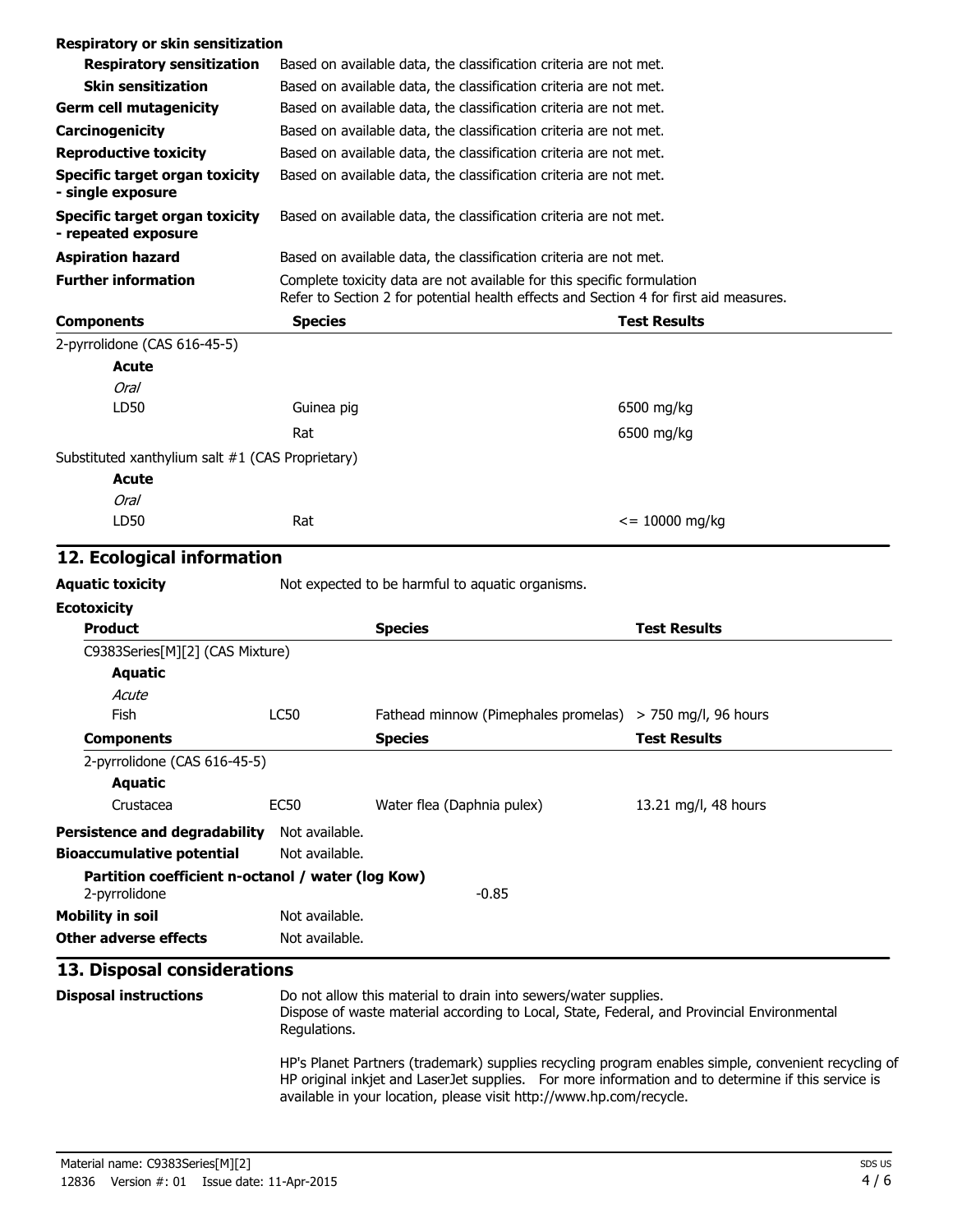## **14. Transport information**

#### **DOT**

Not regulated as dangerous goods.

#### **IATA**

Not regulated as dangerous goods.

#### **IMDG**

Not regulated as dangerous goods.

## **ADR**

Not regulated as dangerous goods.

**Further information** Not a dangerous good under DOT, IATA, ADR, IMDG, or RID.

# **15. Regulatory information**

| <b>US federal regulations</b>                                | US TSCA 12(b): Does not contain listed chemicals. A substance in this product is the subject of a<br>Significant New Use Rule (SNUR) at 40CFR721.10460. The Significant New Use(s) for this<br>substance (P03-307) is that it may not be manufactured or processed as a powder and must be<br>used in the manner prescribed in the premanufacture notification<br>TSCA 12(b) Components: Once per country reporting is required. The SNUR substance is present at<br>1 percent or greater in the final product. |
|--------------------------------------------------------------|-----------------------------------------------------------------------------------------------------------------------------------------------------------------------------------------------------------------------------------------------------------------------------------------------------------------------------------------------------------------------------------------------------------------------------------------------------------------------------------------------------------------|
|                                                              | TSCA Section 12(b) Export Notification (40 CFR 707, Subpt. D)                                                                                                                                                                                                                                                                                                                                                                                                                                                   |
| Not regulated.                                               |                                                                                                                                                                                                                                                                                                                                                                                                                                                                                                                 |
| <b>CERCLA Hazardous Substance List (40 CFR 302.4)</b>        |                                                                                                                                                                                                                                                                                                                                                                                                                                                                                                                 |
| Not listed.                                                  |                                                                                                                                                                                                                                                                                                                                                                                                                                                                                                                 |
| <b>SARA 304 Emergency release notification</b>               |                                                                                                                                                                                                                                                                                                                                                                                                                                                                                                                 |
| Not regulated.                                               |                                                                                                                                                                                                                                                                                                                                                                                                                                                                                                                 |
|                                                              | OSHA Specifically Regulated Substances (29 CFR 1910.1001-1050)                                                                                                                                                                                                                                                                                                                                                                                                                                                  |
| Not listed.                                                  |                                                                                                                                                                                                                                                                                                                                                                                                                                                                                                                 |
|                                                              | <b>Superfund Amendments and Reauthorization Act of 1986 (SARA)</b>                                                                                                                                                                                                                                                                                                                                                                                                                                              |
| <b>Hazard categories</b>                                     | Immediate Hazard - No                                                                                                                                                                                                                                                                                                                                                                                                                                                                                           |
|                                                              | Delayed Hazard - No                                                                                                                                                                                                                                                                                                                                                                                                                                                                                             |
|                                                              | Fire Hazard - No                                                                                                                                                                                                                                                                                                                                                                                                                                                                                                |
|                                                              | Pressure Hazard - No                                                                                                                                                                                                                                                                                                                                                                                                                                                                                            |
|                                                              | Reactivity Hazard - No                                                                                                                                                                                                                                                                                                                                                                                                                                                                                          |
| <b>SARA 302 Extremely hazardous substance</b><br>Not listed. |                                                                                                                                                                                                                                                                                                                                                                                                                                                                                                                 |
| <b>SARA 311/312</b><br><b>Hazardous chemical</b>             | No                                                                                                                                                                                                                                                                                                                                                                                                                                                                                                              |
| <b>Other federal regulations</b>                             |                                                                                                                                                                                                                                                                                                                                                                                                                                                                                                                 |
| <b>Safe Drinking Water Act</b><br>(SDWA)                     | Not regulated.                                                                                                                                                                                                                                                                                                                                                                                                                                                                                                  |
| <b>US state regulations</b>                                  |                                                                                                                                                                                                                                                                                                                                                                                                                                                                                                                 |
| US. Massachusetts RTK - Substance List                       |                                                                                                                                                                                                                                                                                                                                                                                                                                                                                                                 |
| 2-pyrrolidone (CAS 616-45-5)                                 |                                                                                                                                                                                                                                                                                                                                                                                                                                                                                                                 |
|                                                              | US. New Jersey Worker and Community Right-to-Know Act                                                                                                                                                                                                                                                                                                                                                                                                                                                           |
| Not listed.                                                  |                                                                                                                                                                                                                                                                                                                                                                                                                                                                                                                 |
|                                                              | US. Pennsylvania Worker and Community Right-to-Know Law                                                                                                                                                                                                                                                                                                                                                                                                                                                         |
| 2-pyrrolidone (CAS 616-45-5)                                 |                                                                                                                                                                                                                                                                                                                                                                                                                                                                                                                 |
| <b>US. Rhode Island RTK</b>                                  |                                                                                                                                                                                                                                                                                                                                                                                                                                                                                                                 |
| Not regulated.                                               |                                                                                                                                                                                                                                                                                                                                                                                                                                                                                                                 |
| <b>US. California Proposition 65</b>                         |                                                                                                                                                                                                                                                                                                                                                                                                                                                                                                                 |
| Not Listed.                                                  |                                                                                                                                                                                                                                                                                                                                                                                                                                                                                                                 |
| <b>Other information</b>                                     | VOC content (less water, less exempt compounds) = $<$ 1011 g/L (U.S. requirement, not for<br>emissions)                                                                                                                                                                                                                                                                                                                                                                                                         |
|                                                              | VOC data based on formulation (Organic compounds minus solids)                                                                                                                                                                                                                                                                                                                                                                                                                                                  |